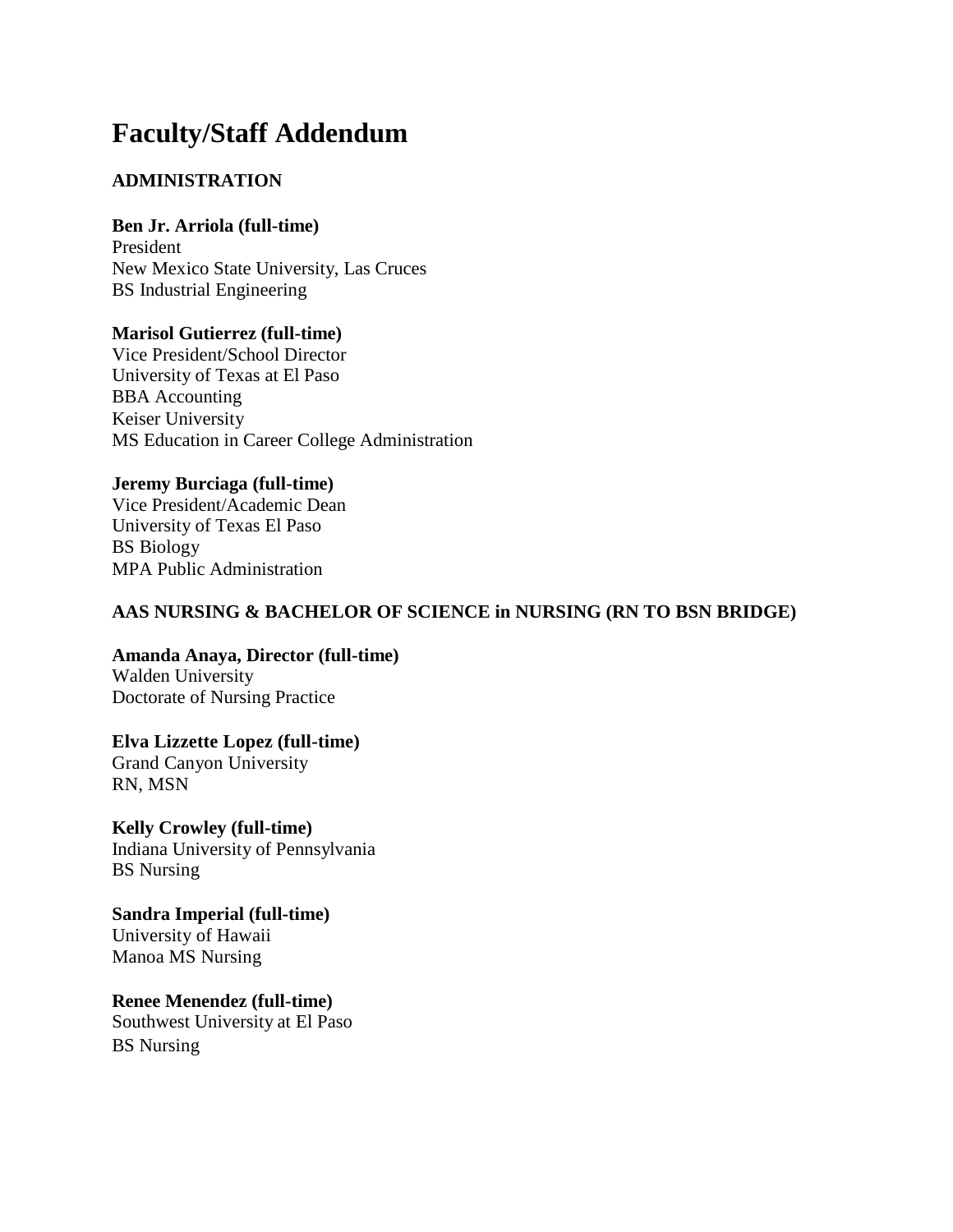**Erika Yglesias (full-time)** Waldon University MSN Nursing Education

#### **Kristie Medeles (part-time)**

Grand Canyon University Western Governors **BSN** MSN (pending)

### **COLLEGE OF IMAGING**

#### **Gerardo Ortiz, College of Imaging Director (full-time)**

Colorado Tech University MBA Health Care Management

### **Computed Tomography Certificate**

### **Matthew Casale, Director (full-time)**

Quinnipiac University, Hamden CT, BS Radiological Sciences, Radiological Technologist AART

### **AAS RADIOLOGICAL SCIENCES**

#### **Matthew Casale, Director (full-time)**

Quinnipiac University, Hamden CT, BS Radiological Sciences, Radiological Technologist AART

#### **George Rodriguez, Clinical Coordinator (full-time)**

Southwest University at El Paso BS Radiology Management Radiological Technologist AART

#### **Tammy Crooks (full-time)**

Southwest University at El Paso BS Radiology Management Radiologist Technologist AART

#### **Justine Williams (full-time)**

Southwest University at El Paso BS Radiology Management Radiologist Technologist AART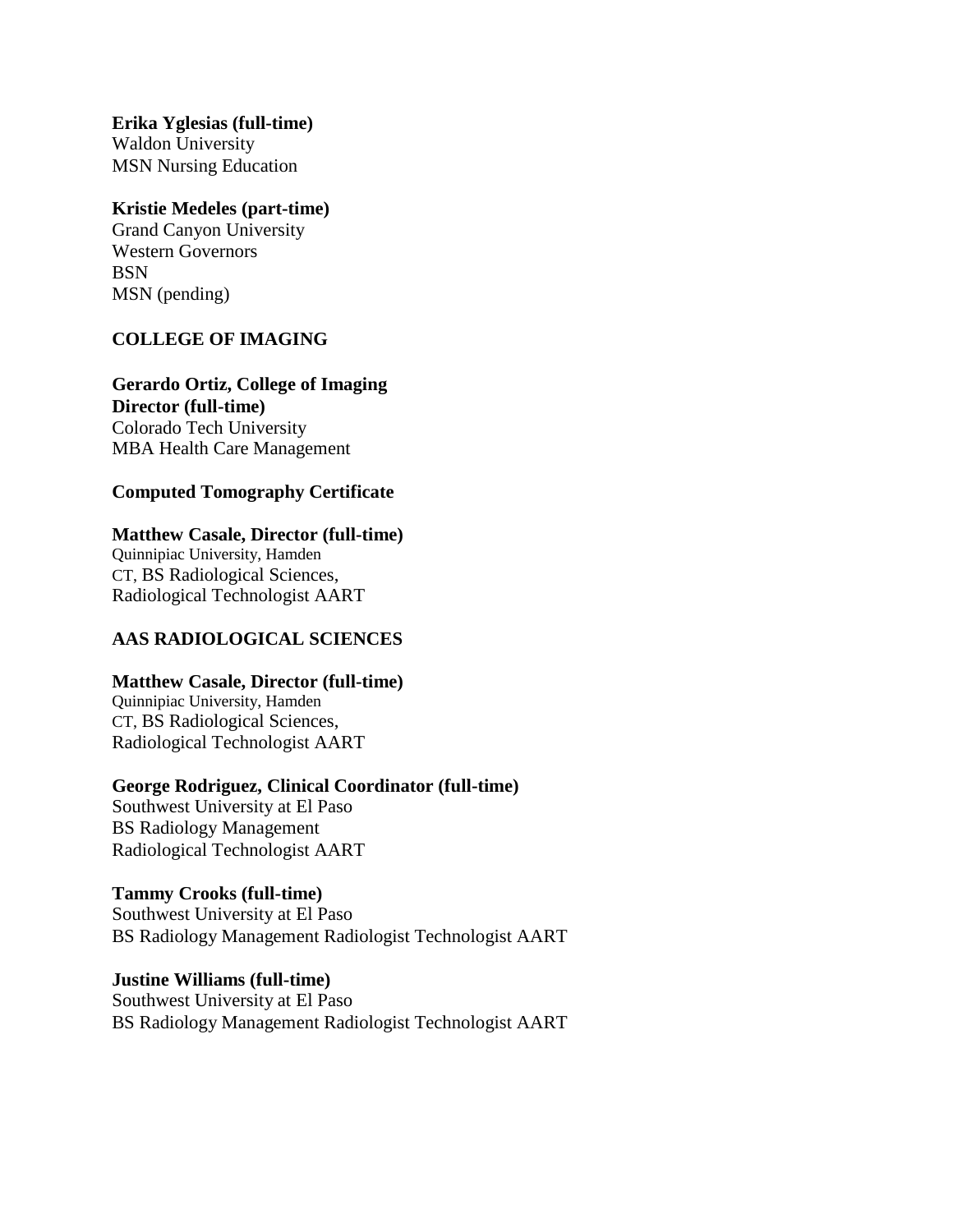### **AAS MAGNETIC RESONANCE IMAGING**

#### **Matthew Casale, Director (full-time)**

Quinnipiac University, Hamden CT BS Radiological Sciences Radiological Technologist AART

#### **George Rodriguez (full-time)**

Southwest University at El Paso BS Radiology Management Radiological Technologist AART

#### **AAS DIAGNOSTIC MEDICAL SONOGRAPHY**

#### **Brenda Soriano, Director (full-time)**

Southwest University at El Paso AAS Diagnostic Medical Sonographer Diagnostic Medical Sonographer ARDMS

#### **Leah Guzman (full –time)**

El Paso Community College AAS in Diagnostic Medical Sonographer Diagnostic Medical Sonographer (ARDMS)

#### **Jezzelle Solorza (full-time)**

Southwest University at El Paso AAS Diagnostic Medical Sonographer Diagnostic Medical Sonographer

**Lilia Rivera (full-time)** Southwest University at El Paso AAS Diagnostic Medical Sonography Diagnostic Medical Sonographer (ARDMS)

#### **AAS DIESEL TECHNOLOGY**

**Daniel Montes Director (full-time)** Western Technical College AOS Automotive Technology

**Issac Acosta (full-time)**  Arizona Automotive Institute AOS Diesel Technology

**Marcelo Lujan (full-time)** 

El Paso Community College AAS Automotive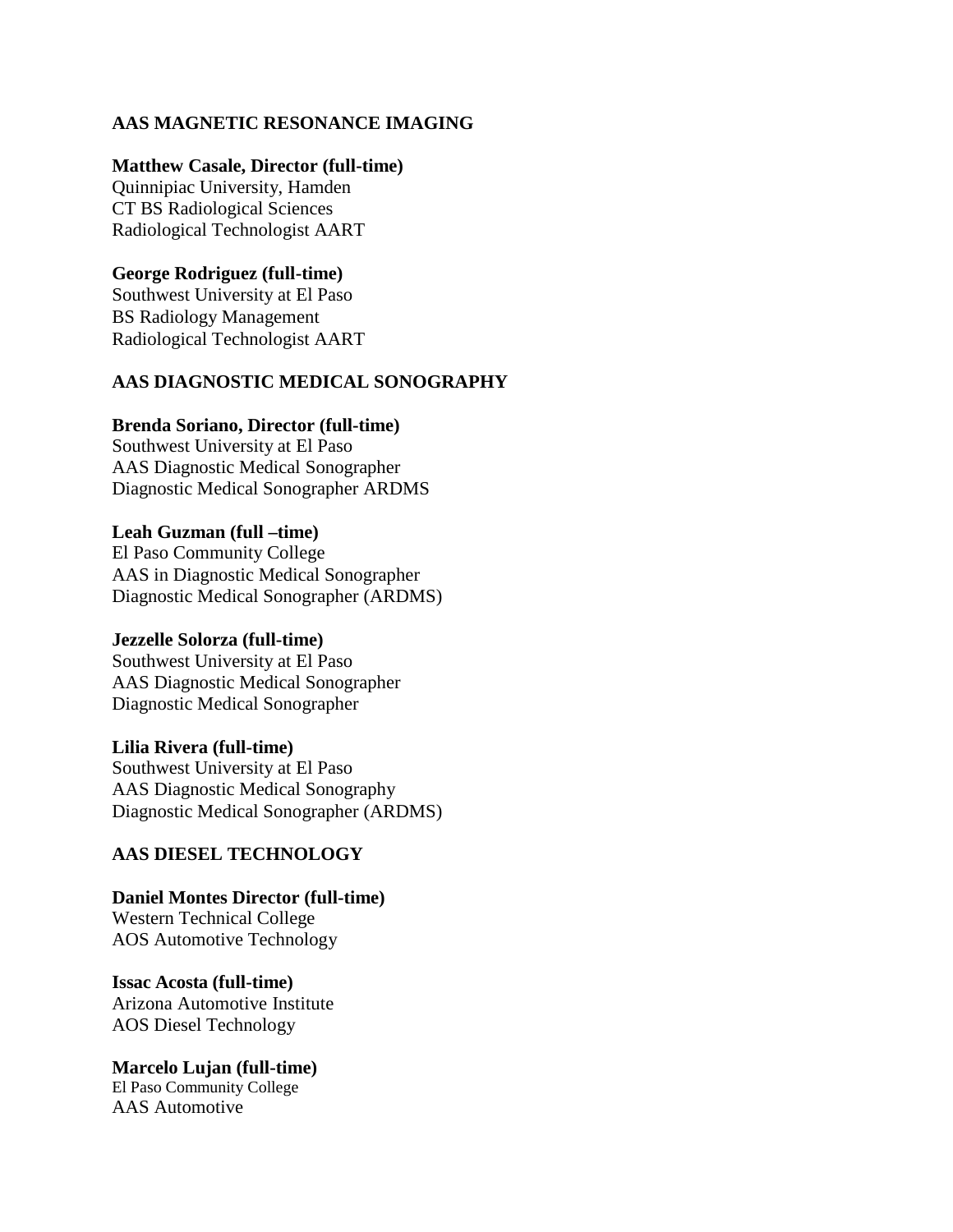**Efren Alvarado (full -time)**  Technologico de Juarez Bachelors of Electronics Engineering

### **Gomez Eric C. (full-time)** Southwest University at El Paso AAS in Automotive Technology

AAS in Diesel Technology **Perez Juan (full-time)** 

Southwest University at El Paso AAS in Diesel Technology

# **AAS AUTOMOTIVE TECHNOLOGY**

#### **Daniel Montes, Director (full-time)** Western Technical College

AOS Automotive Technology

**Frank Lopez (full-time)** Shop Foreman

# **Efren Alvarado (full -time)**  Technologico de Juarez

Bachelors of Electronics Engineering

### **Cesar Baltzar (full-time)**

Western Technical College AAS in Automotive Technology

# **Jesus Rodriguez (full-time)**

Universal Technical Institute AAS in Automotive Diesel Technology

# **Juan Perez (full-time)**

Southwest University at El Paso AAS in Diesel Technology

### **Carrera Guadalupe (full-time)**  Western Technical College

AAS in Automotive Technology

# **Steven Parker (full-time)**

Southwest University at El Paso AAS in Business Management & Accounting Systems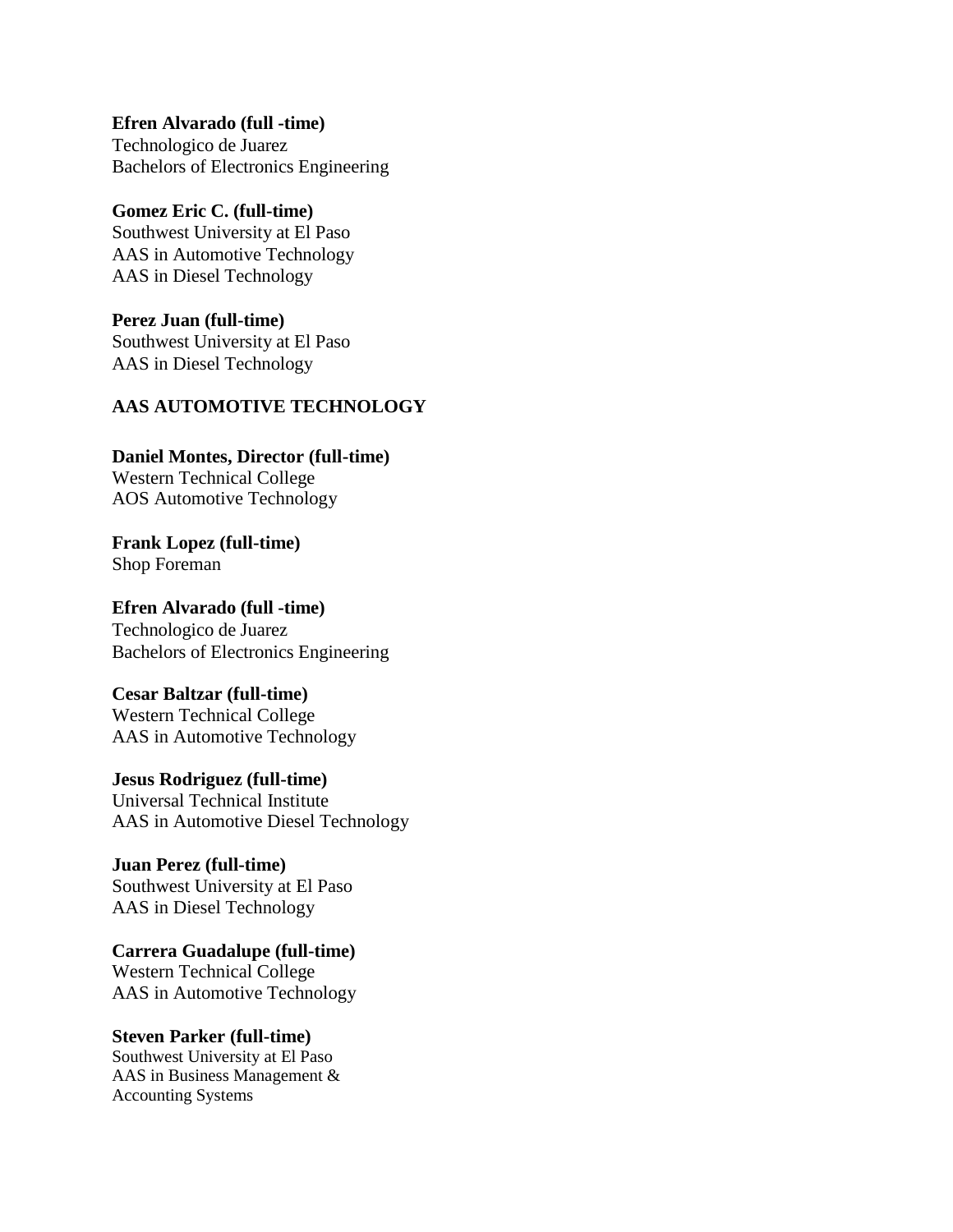AAS Automotive Technology

#### **Fabian Torres (full-time)**

Southwest University at El Paso BS in Business Management AAS in Diesel Technology AAS in Automotive Technology

### **WELDING CERTIFICATE**

#### **Daniel Montes, Director (full-time)**

Western Technical College AOS Automotive Technology

#### **Gomez Eric C. (full-time)**

Southwest University at El Paso AAS in Automotive Technology AAS in Diesel Technology

**Shaun Holguin (full time)** El Paso Community College AAS in Multidisciplinary Studies

#### **Jorge Rosales Jr. (full-time)**

University of Texas at El Paso BS in Metallurgical Engineering El Paso Community College Welding Certification

### **AAS MEDICAL LABORATORY TECHNOLOGY**

**Aurora Ruiz, Director (full-time)**  University of Texas at El Paso BS Clinical Laboratory Sciences

### **David Grajeda (full-time)**

University of Texas at El Paso BS Clinical Laboratory Sciences

#### **Guadalupe M. Tapia (full-time)**

University of Texas at El Paso BS in Medical Technology BS in Microbiology/Chemistry

**Kevin Telles (full-time)**  University of Texas at El Paso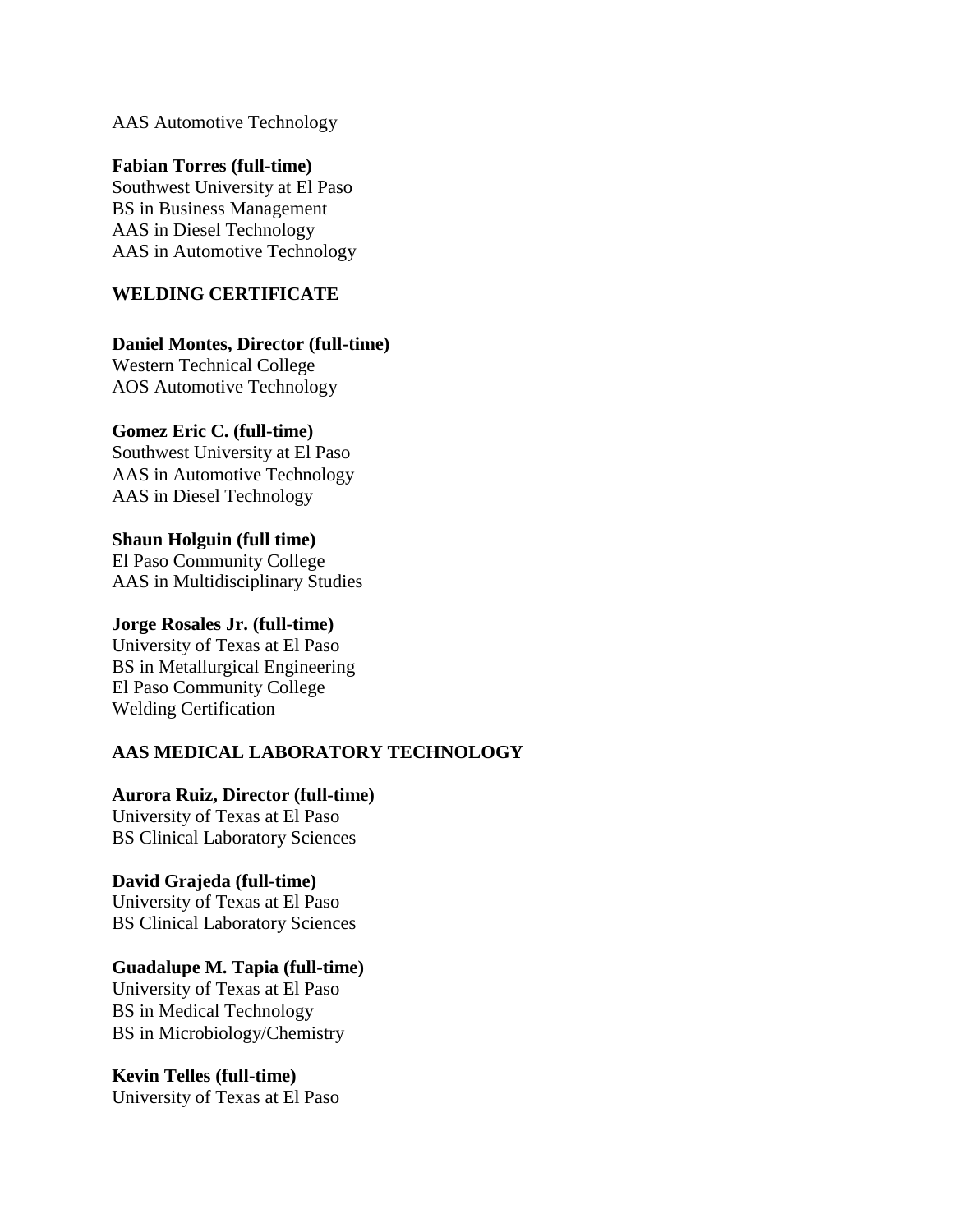BS Clinical Laboratory Sciences

#### **GENERAL EDUCATION**

### **Efrain Castillo (full-time)**

University at El Paso Texas MS Chemistry

**Naomi Cortez (full-time)** New Mexico State University MS English

### **Lourdes Flores- Pritchard (full-time)** Ashford University

M.A. Education

### **Jessica Jaurrieta (part-time)**

University of Texas at El Paso Masters in Instructional Specialist

**Eric Kappus (full-time)** University of Texas at El Paso Doctoral of Philosophy

# **Maria Peay (full-time)**

University of Phoenix Master Business Administration

### **Craig Pradarelli, MD (full-time)**

C.A.H.S.U. Belize Medical College Doctor of Medicine

### **Blanca Ursula Ortega Castillo (full-time)**

Autonomous University of Juarez City Masters in Chemistry and Biological Sciences

### **MEDICAL ASSISTANT/LABORATORY ASSISTANT CERTIFICATE & AAS IN MEDICAL ASSISTING PROGRAM**

### **Ruben Rodriguez, Director (full-time**)

University of Texas at El Paso BS Biology

### **Aguero Sergio (Full-Time)**

University of Texas at El Paso BS in Health Science Kinesiology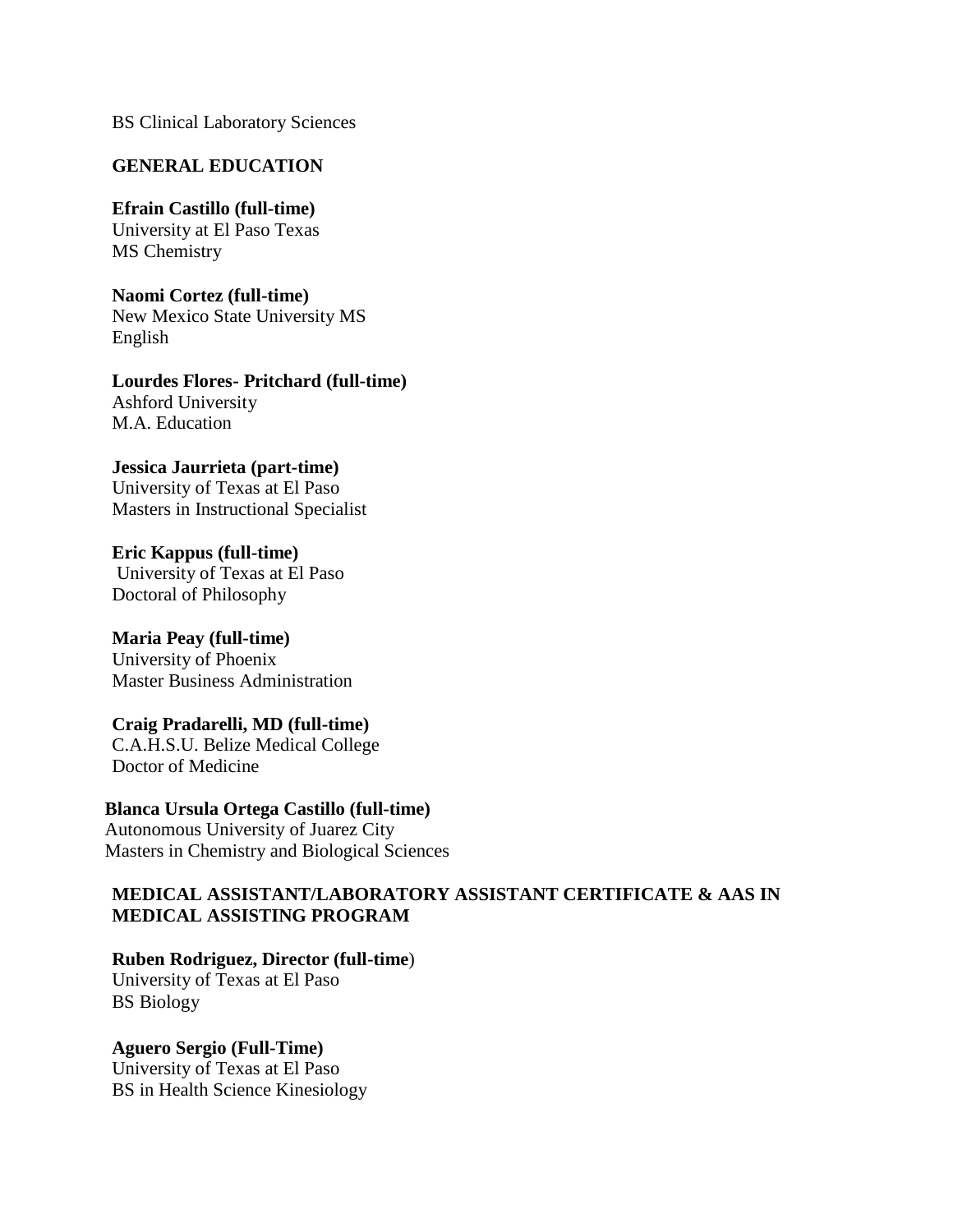**Pam Breeden (full-time)**  Southwest University at El Paso BS Radiology Management

**Ron Brubaker (full-time)** Southwest University at El Paso BS Health Administration

**Eduardo Celis (full-time)** Universidad Autónoma de Ciudad Juárez Licenciado en Odontología

**Abraham Coello (full-time)** University of Texas at El Paso BS Business Administration

**Stephanie Coronado (full-time)** University of Texas at El Paso BS Microbiology

**Erik Escobedo, MD (full-time)** Central America Health Sciences University Medical Doctor

**Andy Espinoza (full-time)**  Southwest University of El Paso AAS in Nursing

**Ilya L. Espinoza (full-time)** Universidad Autónoma de Cd. Juárez Medical Doctor

**Leonardo Gamboa (full-time)**  Universidad Autónoma de Ciudad Juárez Medical Doctor

**Aletha Gomez (full-time**) University of Phoenix, El Paso BS Business Management

**Ruben Guerra (full-time)** Southwest University at El Paso BS in Business Management Career Centers of Texas El Paso Diploma in Medical Computer Specialist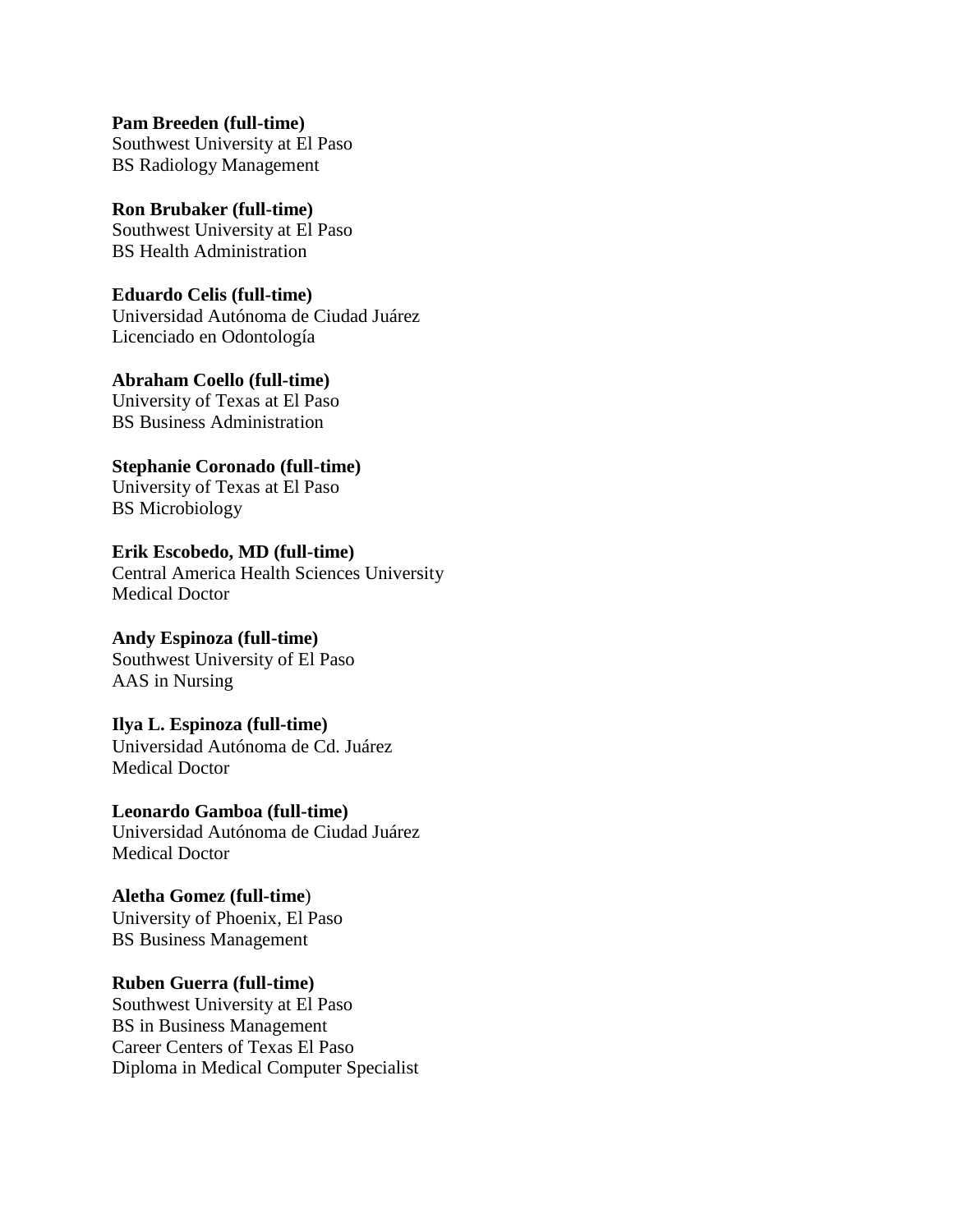**Cesar Guzman (part-time)** Southwest University at El Paso AAS in Magnetic Resonance Imaging AAS in Medical Laboratory Technician

**Jorge E. Hernandez, MD (part-time)** Universidad Autónoma de Ciudad Juárez Medical Doctor

**Adriana Padilla, MD (full-time)**  Universidad Autónoma de Guadalajara Medical Doctor

**Lucia Servin (full-time)**  University of Texas at El Paso Master's in Education

**Rafael Solano, MD (full-time)** Universidad Autónoma de Ciudad Juárez Medical Doctor

**Yency Bustillos (Full-time)** University of Texas at El Paso BS in Biology

### **AAS & BS BUSINESS MANAGEMENT & ACCOUNTING SYSTEMS PROGRAM**

**Jose Nakid, Director (full-time)** University of Texas at El Paso Master of Business Administration

**James Baird (full-time)** Capella University Ph.D. Organization and Management Leadership

**Robert Cantu (full-time)** University of Phoenix Master of Business Administration/Technology Management

**Carlos Loweree (part-time)**  University of Texas at El Paso Latin Americas & Border Studies

**Daniel Flores (full-time)** Grand Canyon University Master of Business Administration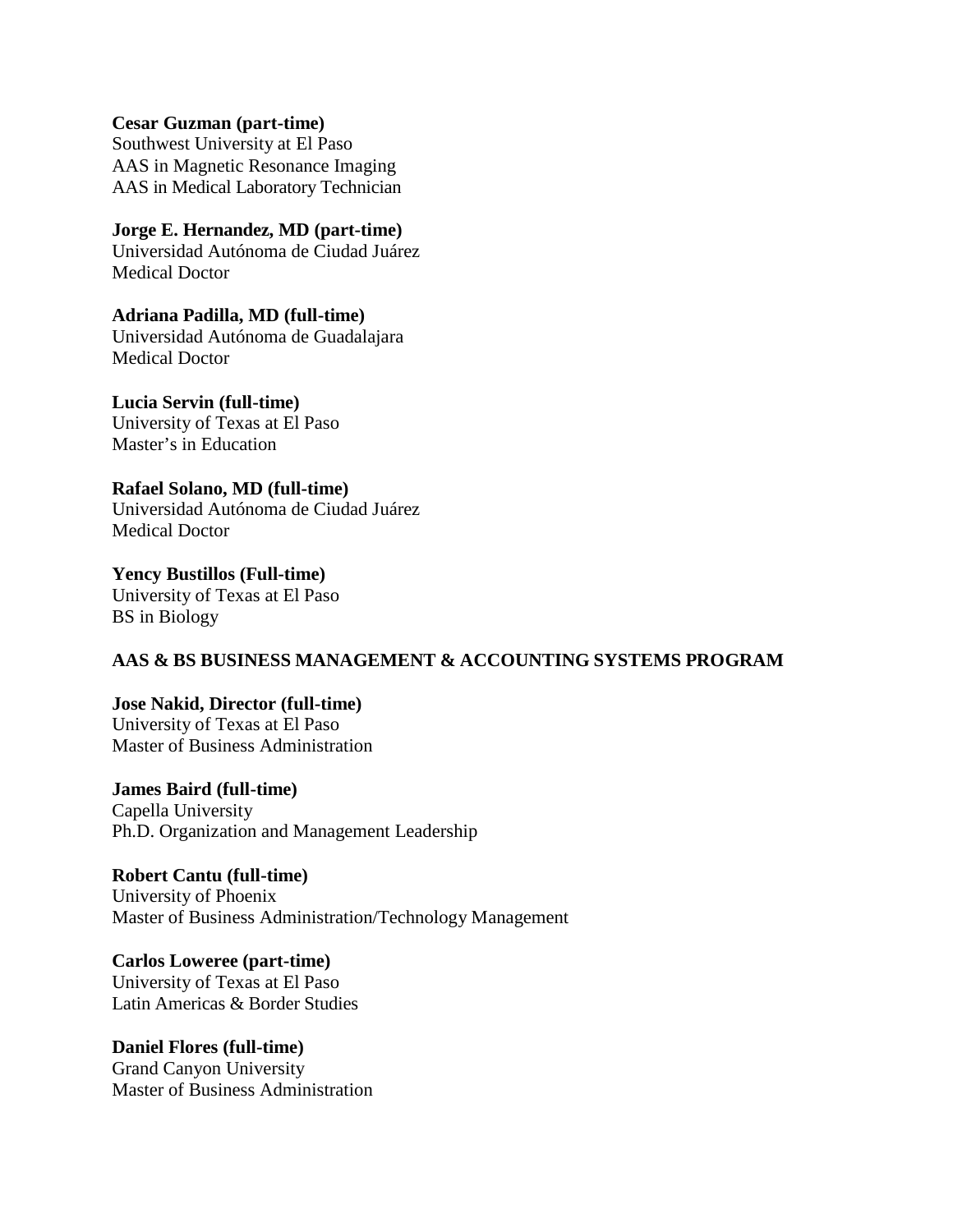**Everardo Hernandez (full-time)** Howard Payne University Master of Business Administration

**Noe Rodriguez (full-time)**  Thurgood Marshall School of Law Juris Doctor in Law

**Carlos A. Salcido Lujan (full-time)** University of Texas at El Paso Bachelor of Business Administration in Accounting

**Edward Taylor (full-time)** Webster University MA Human Resources Development

**Viridiana Woo (Full-time)**  New Mexico State University MS Accountancy

**Mauricio Santoscoy (Full-time)** Universidad del Valle de Atemajac Masters in Business Administration

### **AAS & BS HEALTH ADMINISTRATION PROGRAM/ AAS MEDICAL CODING & BILLING**

**Laura Lazarin, Director (full-time)** University of Texas at Tyler MBA in Healthcare Management

**Sunitta Almas, (part-time)** Strayer University Master of Health Services Administration

**Ileen Barreras (full-time)** University of Phoenix Master Business Administration

**Erica Cardoza (full-time)**  Southwest University at El Paso AAS Medical Coding & Billing

**Susie Moss (part-time)** University of Phoenix BS Healthcare Management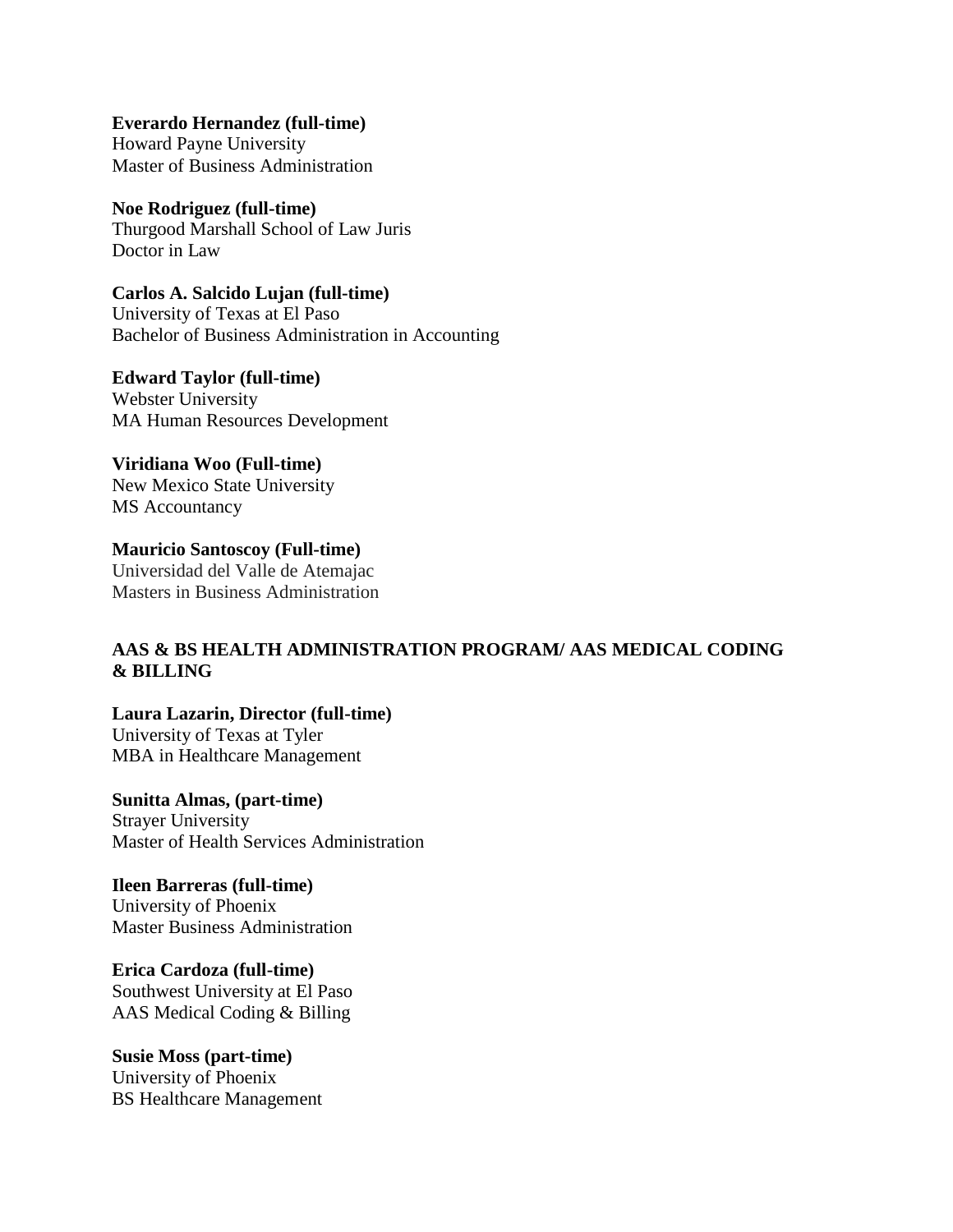**Romelia Rincon (full-time)**

University of Texas at Tyler MBA in Healthcare Management

### **AAS COMPUTER INFORMATION TECHNOLOGY SYSTEMS & AAS WEB & MOBILE MARKETING DEVELOPMENT**

#### **Emmanuel Mayorga, Co-Director (Full-time)**

University of Texas at El Paso MS Computer Science

### **Jose Nakid, Co-Director (full-time)**

University of Texas at El Paso Master of Business Administration

#### **Luis Alfonso Lopez Lerma (full-time)**  ITESM Campus Ciudad Juarez

Master in Information Systems

#### **Peñafiel Aldo (Part-Time)** George Mason University BFA in Graphic Design

# **Manuel Loera (full-time)**

Universidad Tecmilenio BA in Digital Design

### **Cintya Hernandez (full-time)**

Universidad Autónoma de Ciudad Juárez BA Computer Science

### **AAS OPHTHALMOLOGY TECHNICAN**

**Nancy Rodriguez, MD, Director (full-time)**  Universidad Autónoma de Ciudad Juárez Medical Surgeon Doctor

**Mario A. Di Pascuale, MD Co-Director (full-time)** University of Venezuela Physician, Ophthalmologist

**Lisa Lopez (Full-time)** University of Texas at El Paso BA Biology

**Laura Puga (full-time)** BA Criminal Justice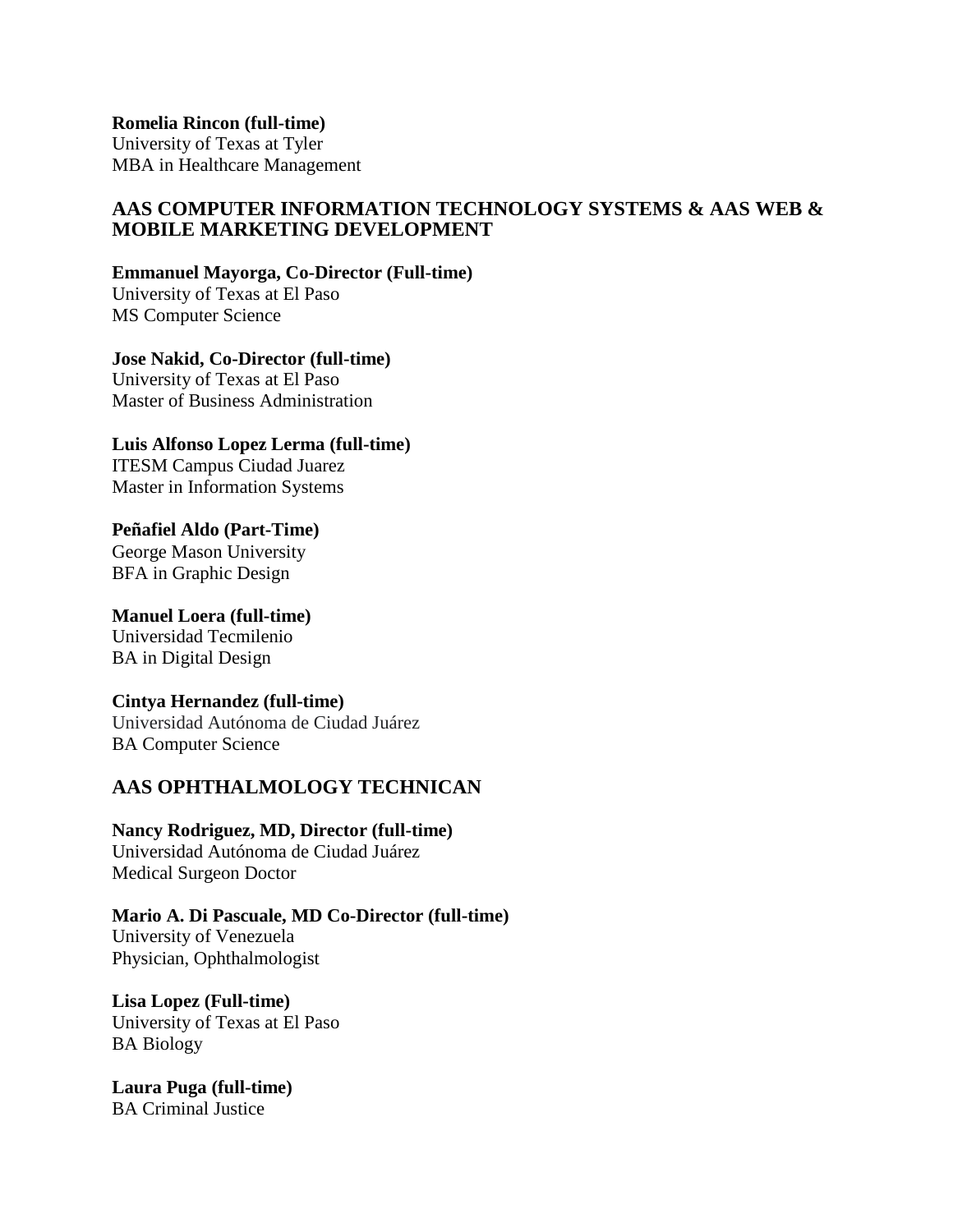Certified Ophthalmic Assistant

## **AAS SURGICAL TECHNOLOGY**

### **Amalia Gutierrez, Director (full-time)**

Sienna Heights University BS Surgical Technology

### **Armando Cano (full-time)**

Southwest University BS Health Administration Career Centers Certification in Surgical Technology

### **Jesus Melendez-Pereyra (full-time)**

University of Texas at El Paso BS Microbiology (Biomedical Sciences)

**Magdalena Silva (part-time)** Glendale Career College Certification in Surgical Technology

### **ADJUNCT FACULTY**

**Ron Norris** Texas Woman's University Master of Business Administration Master of Health Systems Management

### **ASSOCIATE STAFF**

**Dr. James Ramos, Associate Dean (full-time)**  Arizona State University Ph.D. Biomedical Engineering

**Dr. Javier Gutierrez, Associate Dean (full-time)**  Universidad Autonoma De Ciudad Juarez Medical Surgeon Doctor

**Joanna Aguilar (full-time)**  Southwest University at El Paso Medical Assisting

### **Cindy Dominguez**

Southwest University AAS Medical Laboratory Technician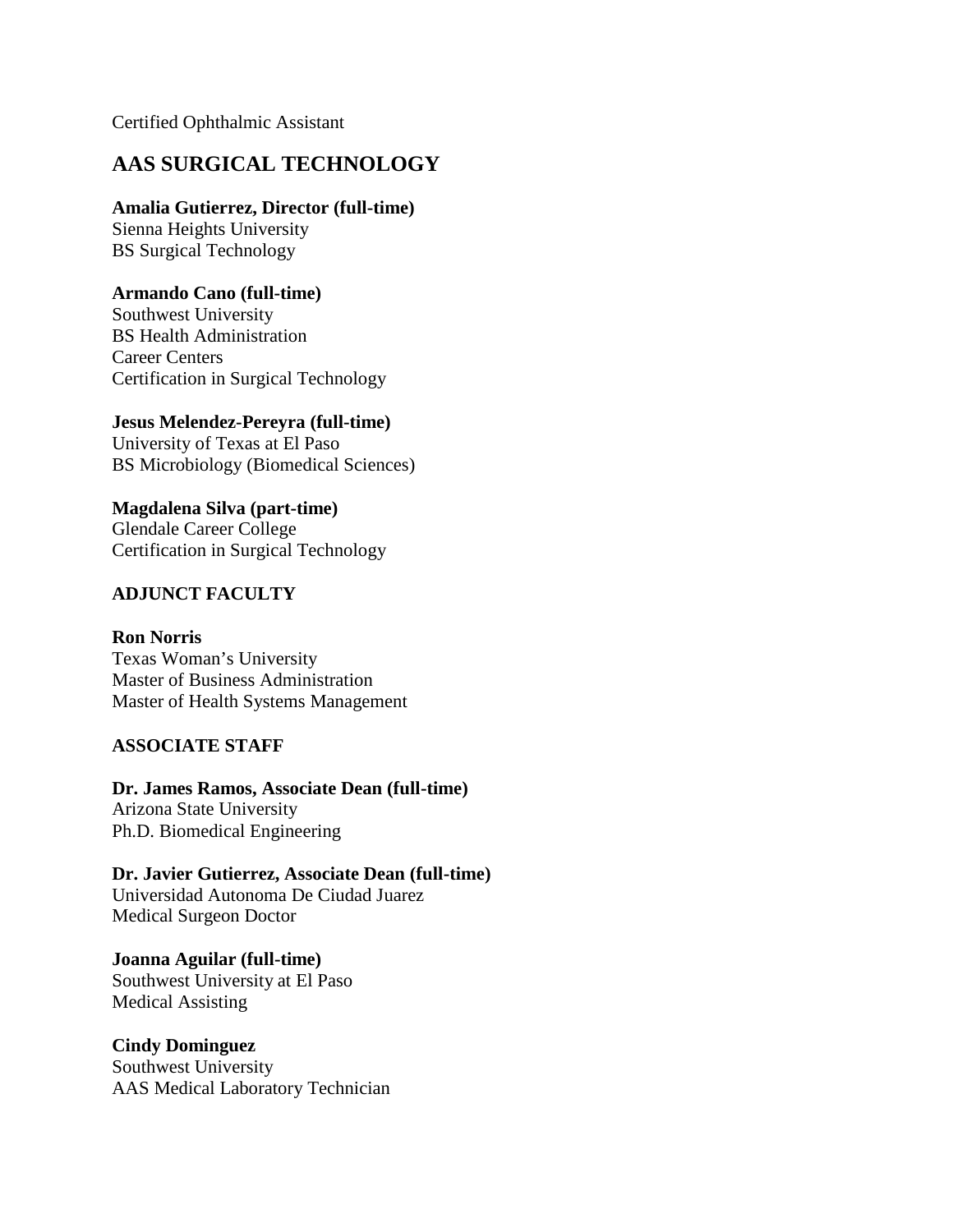**Andrea Fong (full-time)** Southwest University at El Paso Medical Laboratory Technician

**Alejandra Estrada (full-time)** Southwest University AAS Medical Coding and Billing

**Andrew Arzate (full-time)**  Southwest University at El Paso Front Desk Liaison

**Rebeca Henningham (full-time)** Universidad Tecnológica De Panamá Bachelors Comunicación Ejecutiva Bilingüe

**Natalia Martinez (full-time)** University of Texas at El Paso BA in Communication

**Natalie Garcia (full-time)**  Southwest University at El Paso AAS MCB

**Idaly Hernandez-Garza (full-time)** Southwest University at El Paso AAS Business Management

**Omar Rios (full-time)** Southwest University at El Paso AAS Business Management

**Kenia Levario (full-time)** University of Texas at El Paso BA in English and American Literature

**Alicia Ramos (full-time)** University of Texas at El Paso BA in English and American Literature

**Carijo Pritchard (full-time)** Southwest University of El Paso AAS Medical Laboratory Technician

**Taiesha Stevens-Goodrich (full-time)**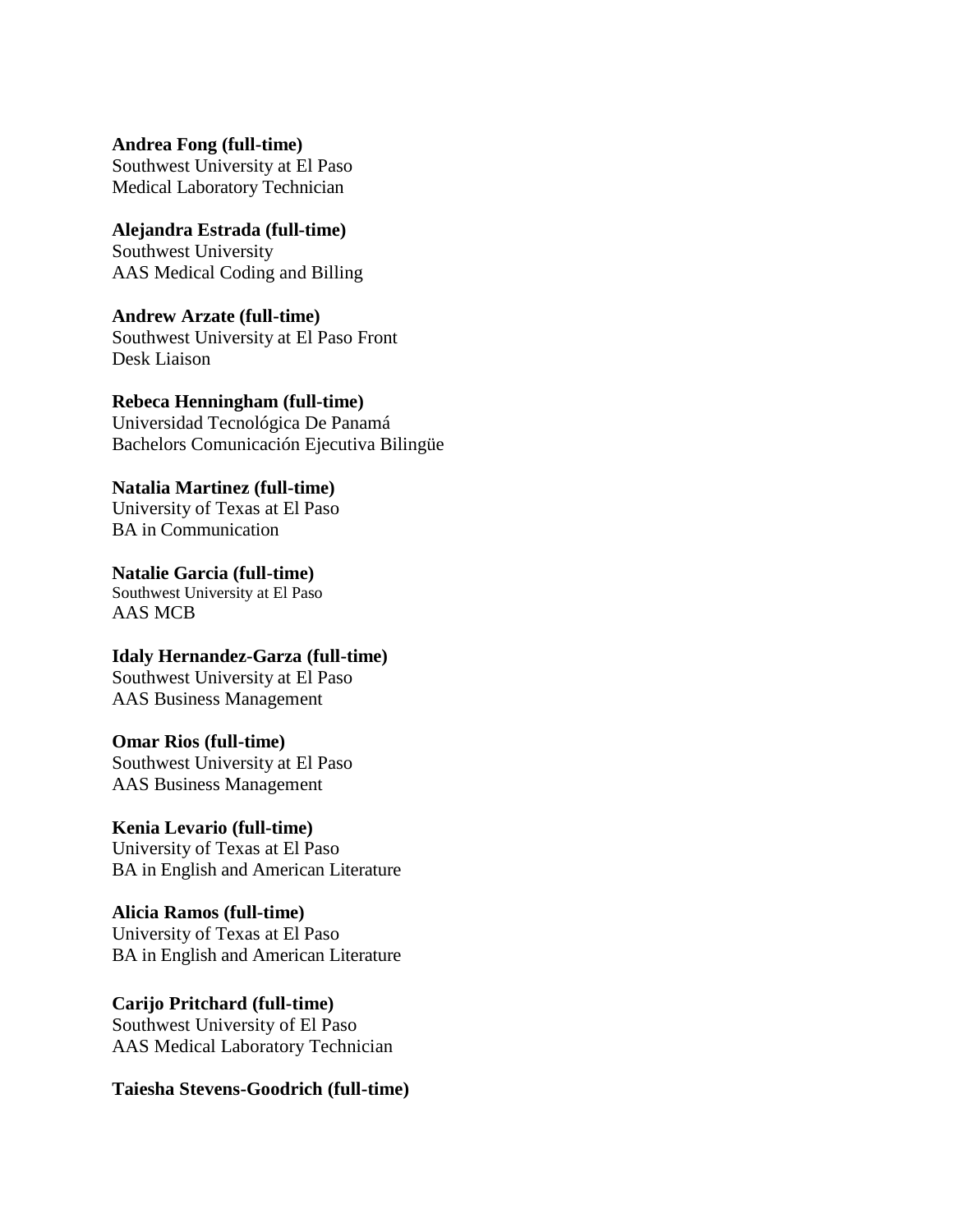Southwest University Medical Assistant

#### **LABORATORY ASSISTANTS**

**Ashley Castorena** Southwest University of El Paso AAS in Medical Assisting

**Samantha Hartung** Southwest University of El Paso BS in Health Administration

#### **TITLE IX COORDINATOR**

#### **Arturo Garcia (full-time)**

Southwest University at El Paso BS Business Management

#### **ADMISSIONS**

### **Brenda Martinez, Director (full-time)**

University of Texas at El Paso BS Corporate in Management Communications

### **Jenny Tovar (full-time)**

#### **Admissions Coordinator**

Southwest University at El Paso AAS Business Management

**Idania Aimee Mariles (full-time)** New Mexico State University

BA Criminal Justice

**Roxanna Pinales (full-time)** Vista College AAS Criminal Justice

**Elisa Jaramillo (full-time)** Southwest University at El Paso BS Business Management

**Ruby Ramirez (full-time)**

Southwest University at El Paso AAS Medical Assisting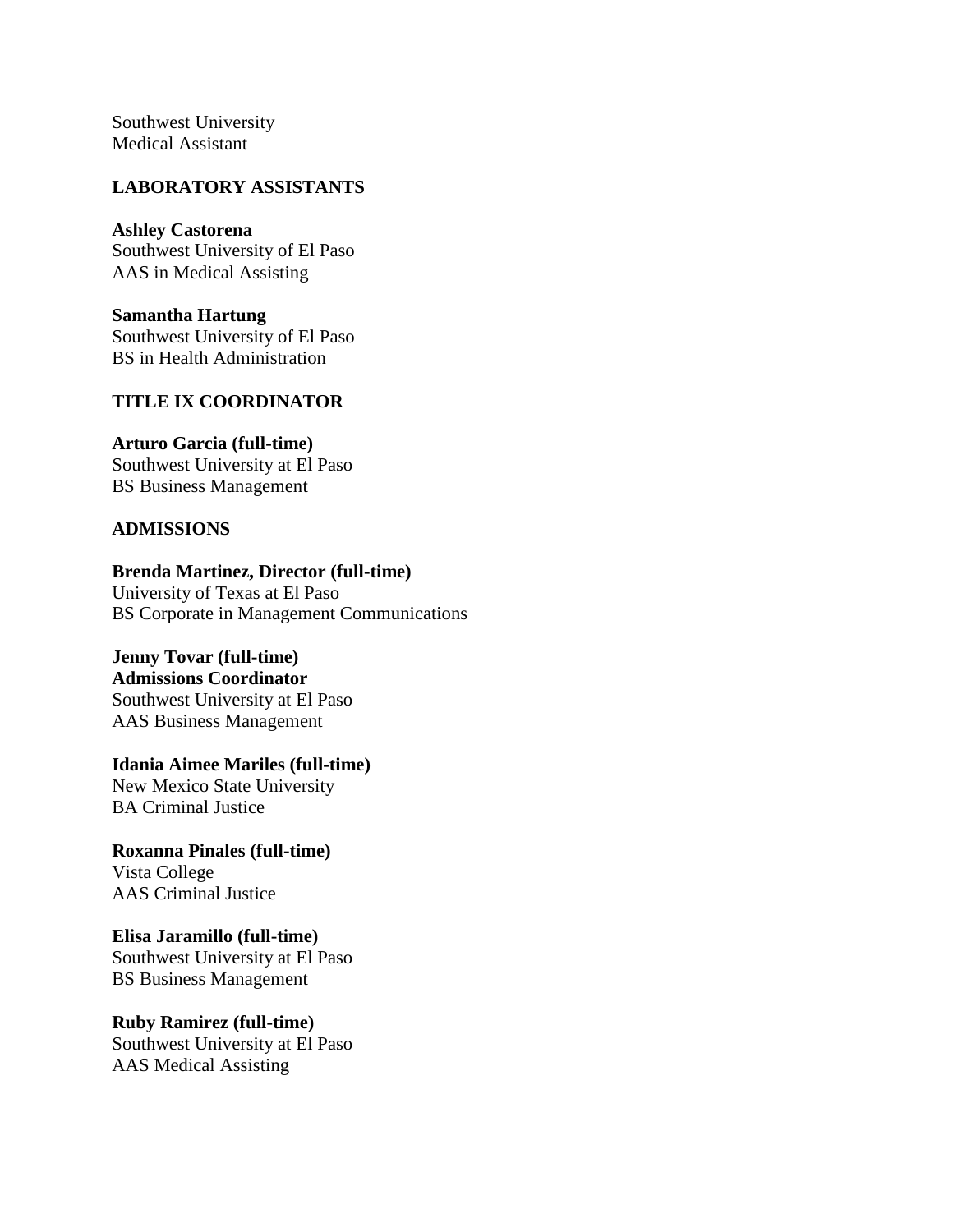**Anna Sanchez (full-time)** University of Phoenix BS Human Services

**Darina Gutierrez (full-time)** University of Texas at El Paso BS Corporate in Management Communications

**Alejandra Holguin (full-time)** Southwest University at El Paso BS Health Administration

**Amber Brinks (full-time)**

#### **STUDENTS SERVICES/ADVISING**

**Maria Chaparro, (full-time)**  Southwest University at El Paso AAS Health Administration

**Estefania Gonzalez (full-time)**  Southwest University at El Paso AAS Health Administration

**Grecia Ordoque (full-time)** University of Texas at El Paso BS Multidisciplinary Studies

### **INFORMATION TECHNOLOGY**

**Monica Sosa (full-time)** Southwest University at El Paso AAS Business Management

**Jose A. Gomez (full-time)** Southwest University at El Paso AAS Computer Information Technology Systems

**Isaac De Leon (full-time)** Tecnologico de Saltillo Electronic Career

**Jaime Diaz (full-time)** Universidad Autónoma de Ciudad Juarez BS Digital Systems and Communications Engineering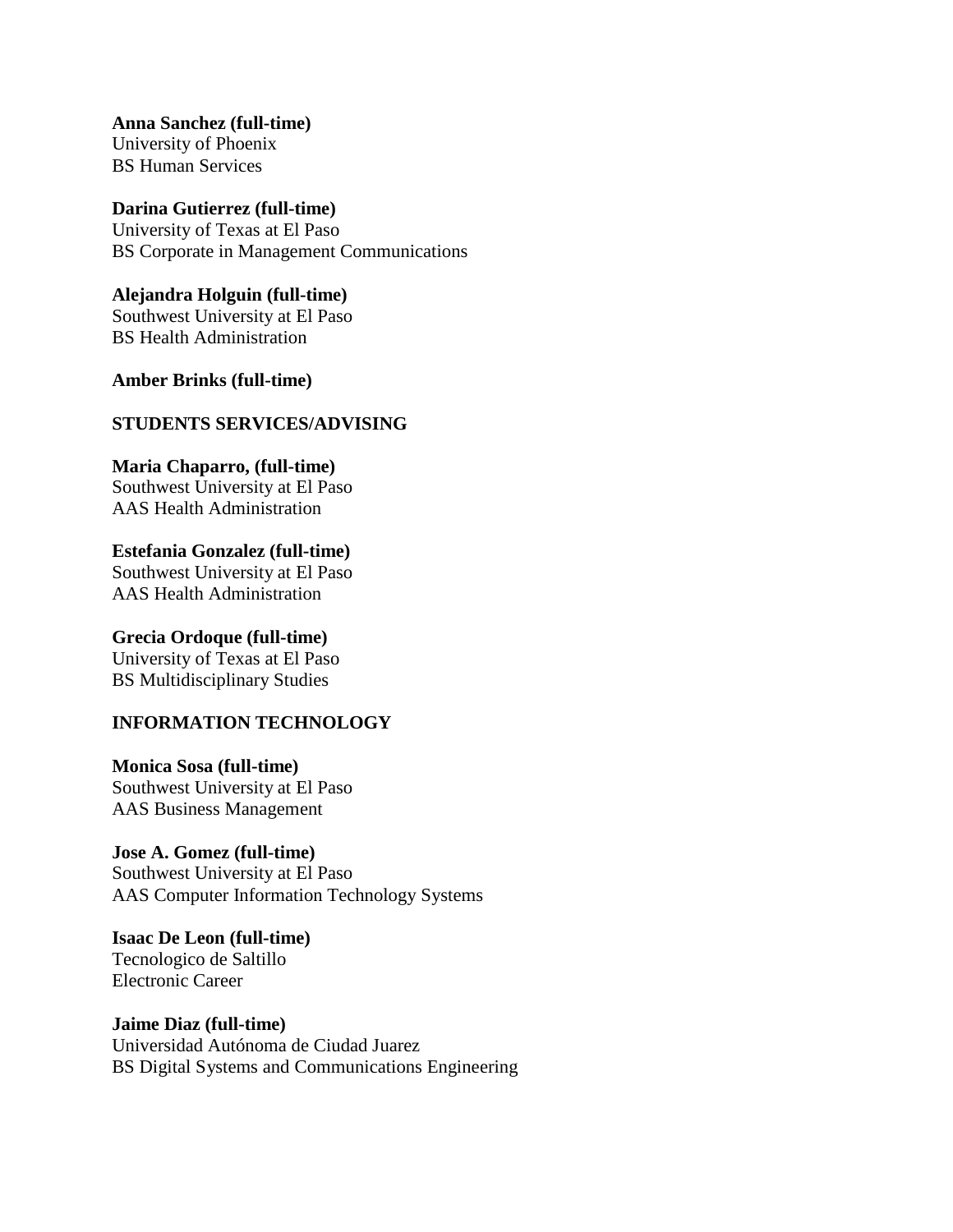**Edgar Herrera (full-time)** Universidad Autónoma de Ciudad Juarez BS Digital Systems and Communications Engineering

**Mario Lopez (full-time)** Universidad Autonoma de Ciudad Juarez BS Software Engineering

**Ricardo Rios (full-time)** Universidad Autónoma de Ciudad Juarez BS Computer Systems Engineering

### **REGISTRARS**

**Valerie Crusoe (full-time)** Southwest University at El Paso Medical Records and Health Information

### **DEFAULT MANAGEMENT PREVENTION**

**Christina Olsen (full-time)**  Southwest University at El Paso Default Management Prevention Aid

#### **CAREER SERVICES**

**Vianney D. Robles (full-time)** Southwest University at El Paso AAS Business Management

**Diana C. Arreola (full-time)** Southwest University at El Paso BS Business Management

**Jennifer Amaro (full-time)**  Southwest University at El Paso BS Business Management

#### **Tiffany Rae Asbury Aguilar (full-time)**

Southwest University at El Paso BS Health Administration

### **Sofia Diaz (full-time)**

University of Texas at El Paso BA Psychology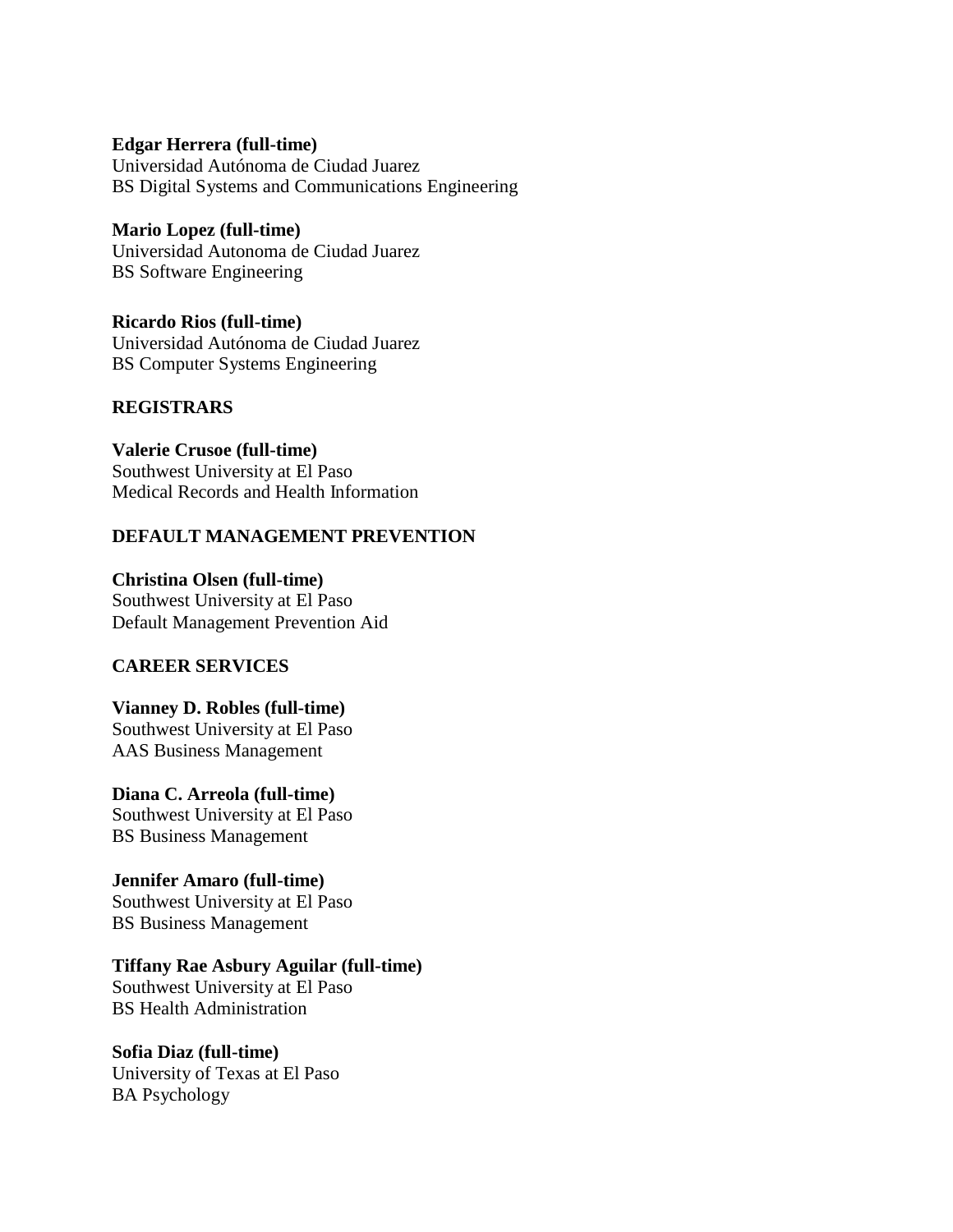**Tania Arzola (full-time)** University of Texas at El Paso BA Psychology

#### **Oscar Sosa (Full-time)**

#### **FINANCIAL AID/LOAN SERVICES**

**Miguel Viveros, Director (full-time)** Escuela Particular Normal Superior del Estado de Morelos, Cuernavaca Mexico BS Education

#### **Carmen Quevedo, Assistant Director (full-time)**

**Ana Perez, Office Clerk (full-time)** Southwest University at El Paso AAS Business Management and Accounting Systems

#### **Vanessa Molina (full-time)**

**Ivan Rios (full-time)** Southwest University at El Paso BS Business

**Abel Barrientos (full-time)** University of Texas at El Paso BS Finance

**Karina Soto (full-time)** Dona Ana Community College AAS Bookkeeping

**Nora Escalante (full-time)**  Southwest University at El Paso AAS Health Administration

**Josefina Figueroa (full-time)**  Southwest University at El Paso AAS Health Administration

**Carlos Montenegro-Ortiz (full-time)** Southwest University at El Paso BS Business Management

**Victoria Vasquez (full-time)**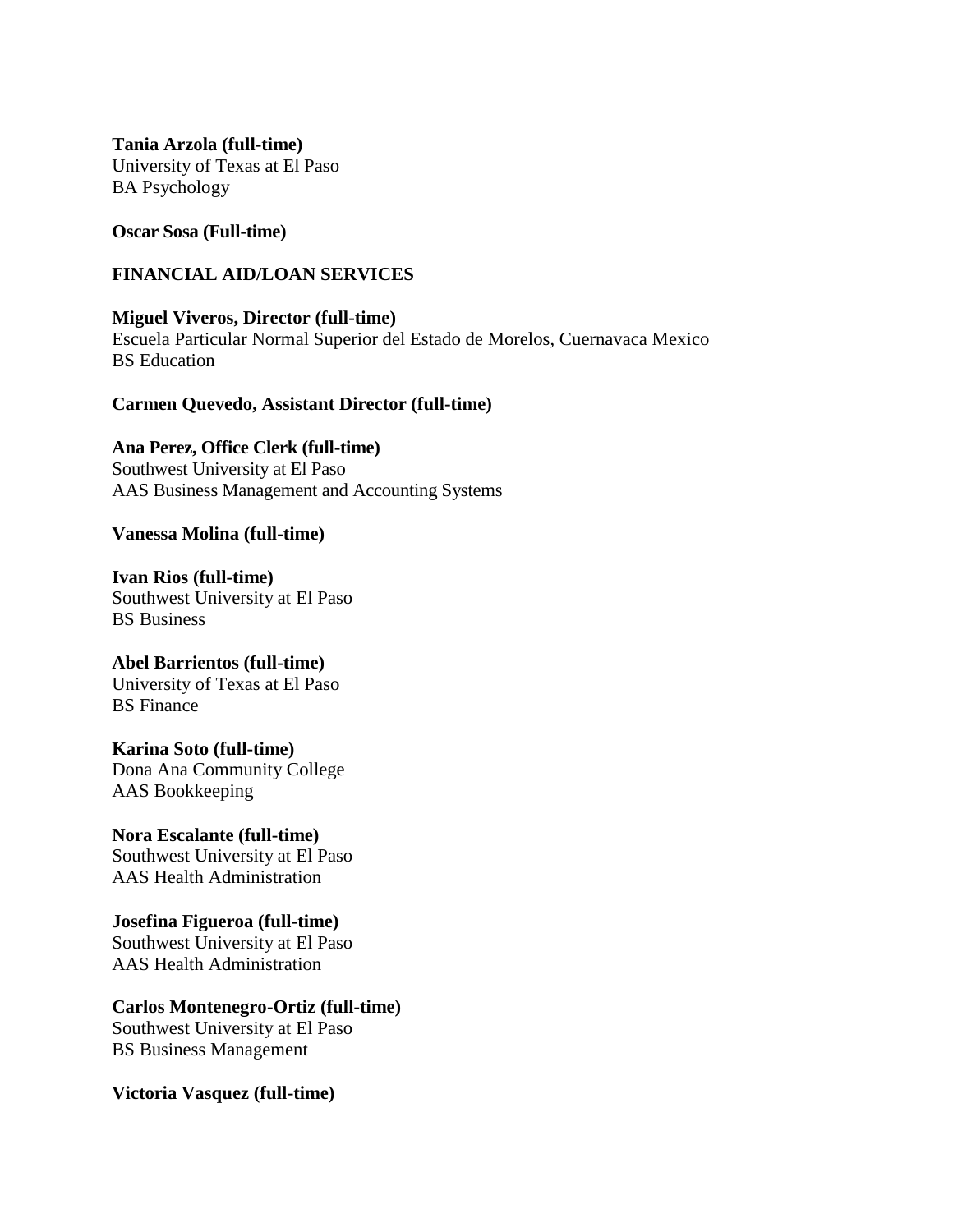Southwest University at El Paso Medical Assistant Certification

#### **FINANCIAL AID VETERANS AFFAIRS**

**Angela Olivares (full-time)**  Southwest University at El Paso AAS Business Management

**Gabriela Tejada (full-time)**  Southwest University at El Paso BS Health Administration

### **ACCOUNTING**

**Carlos Sanchez (full-time)**  CFO

**Abraham Valenzuela (full-time)** Accounting Manager

**Maria M. Cortez (full-time)**  Payroll Supervisor

### **Kristian Cano (full-time)**

Accounts Receivable Southwest University at El Paso BS Business Management and Accounting

# **Karen McCuster (full-time)**

Collections Specialist Southwest University at El Paso BS Business Management

**Marisol Salcido (full-time)**  Southwest University at El Paso AAS Business Management

**Cristina Salido (full-time)** Risk Management Officer BS Business Management

**Alejandra Martinez (full-time)** Collections Clerk

**Laura Baro (full-time**)